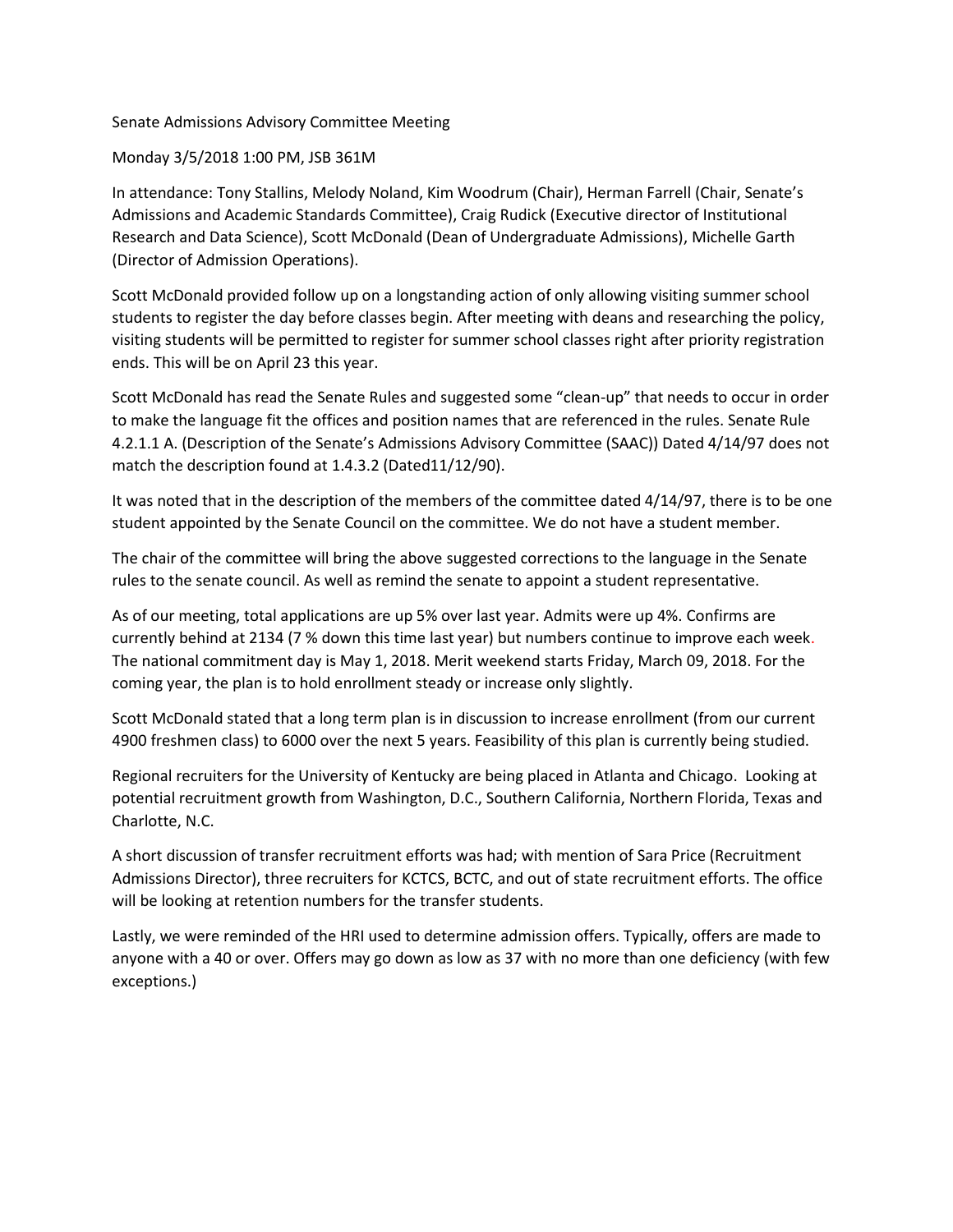## **1.4.3.2 Senate Admissions Advisory Committee (SAAC)** [US: 11/12/90]

**A**. The SAAC is a standing committee of the University Senate. The voting members of the SAAC are the Assistant Provost for Enrollment Management, the Chair of the Senate committee on Admissions and Academic Standards, and three additional University Faculty members appointed by the Senate Council to staggered three-year terms. *Ex officio*, non-voting members of the Committee are the Associate Provost of Undergraduate Education and the Vice President for Institutional Research, Planning and Effectiveness (or that person's designee). The committee must be chaired by one of the three appointed University Faculty members. In the case of a tie vote, the vote of the chair shall prevail.

The SAAC is responsible for recommending admissions policy within general guidelines established by the University Senate. The SAAC is charged to:

**1.** Establish the University's admissions management system, as described in SR 4.2.1.1.B.

**2.** File a written report to the Provost recommending admissions objectives such as *average* ACT scores and desired size of each year's entering freshman class. A copy of the report shall be presented to the Senate Council.

**3.** Establish automatic admission criteria.

**4.** Upon the recommendation of the Assistant Provost for Enrollment Management, approve any warranted deviations from the automatic admissions criteria.

**5.** After consultation with the Assistant Provost for Enrollment Management, the SAAC may recommend to the Provost closing admissions on any of the following bases: 1) the desired class size has been reached; 2) the class is large enough given existing constraints; and 3) admissions objectives other than class size have been achieved.

**6.** Establish parameters for the decisions on exceptions, under which applicants may be admitted who have not met the automatic admissions criteria.

**7.** Request that the Provost provide specific data on admissions, enrollment, and student performance.

**8.** Request data from the Assistant Provost for Enrollment Management for use in establishing or evaluating admissions policy.

**9.** Review and analyze the information provided in (7) and (8) above by the Provost and Assistant Provost for Enrollment Management and disseminate the results of its review and analysis to the educational units.

**Commented [MS1]:** Does not match 4.2.1.1. A

**Commented [WK2R1]:** This has an older date, so the assumption is that it should match 4.2.1.1.A which is dated 4/14/97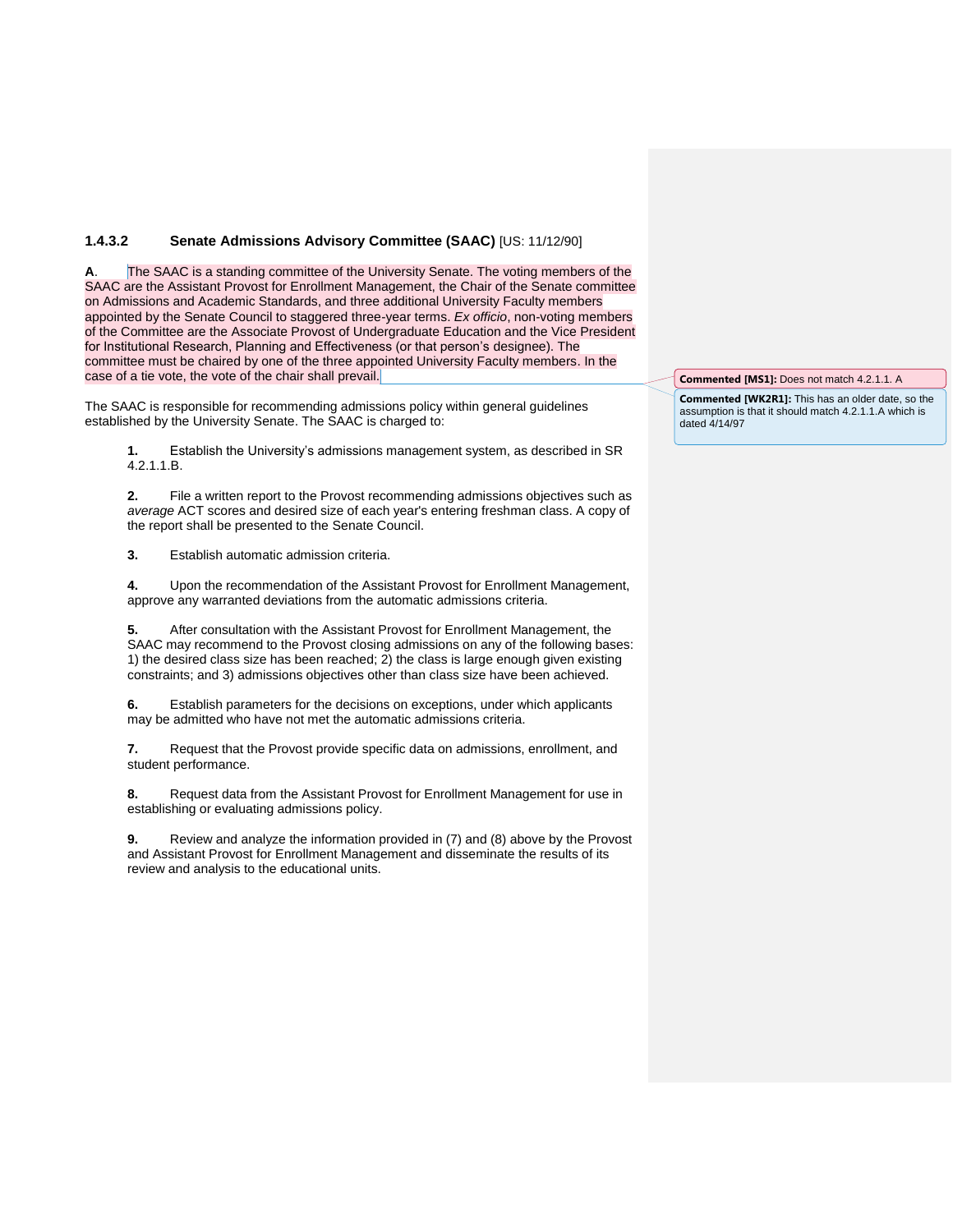# **4.0 Section IV: Rules Relating to Admission to the University**

## **4.1.0 APPLICATION FOR ADMISSION AND READMISSION**

All applicants meeting the appropriate academic requirements shall be considered equally for admission to the University or to any college or academic program regardless of race, color, religion, sex, marital status or national origin. [US: 2/14/77] All applicants for admission to the University, and all University students who have not been enrolled for one or more semesters, must submit to the Admissions Office Office of Undergraduate Admission an official application for admission and supporting documents as described below:

**A.** Applications for admission and supporting documents must be submitted by the deadlines published in the University Calendar.

**B.** This requirement shall not apply to University students taking summer work elsewhere who are enrolled in the University for the preceding spring and following fall semesters, except that these students must submit to the University Registrar's Office Offfice of Undergraduate Admission official transcripts of such summer work; [US 4/10/2000]

**C.** The professional colleges, with the approval of the Director of Admissions, may set deadlines earlier than those set generally for the University.

**D.** Applications for admission or readmission must be supported by official transcripts of all college work attempted elsewhere.

**E.** Every student whose native language is other than English and who is not a citizen of the United States [RC/US transmittal: 12/9/87] is required to take the Test of English as a Foreign Language (TOEFL) prior to approval for admission. ("Native language" is defined as an individual's first acquired language of communication.) This test may be waived for such students who can present an official transcript of satisfactory work taken at an accredited American college, or a college in another country where English is the native language.

**F.** All students who present one or more units in a foreign language for entrance to the University are required to take a placement test to determine the course level at which they should begin their study of the language in the University. A student who has credit for three units of a foreign language in high school may not receive degree credit for the first year of that language in the University. Further, a student who has credit for two units of a foreign language in high school may not receive degree credit for the first semester of that language in the University.

## **4.2.0 ADMISSION REQUIREMENTS**

## **4.2.1 UNDERGRADUATE COLLEGES**

Students who satisfy the basic admission requirements may register in any undergraduate college at the University except as additional entrance requirements are hereinafter stated.

The University of Kentucky prefers that applicants for admission shall have taken the ACT examination. Applicants may be considered for admission, however, on the basis of Scholastic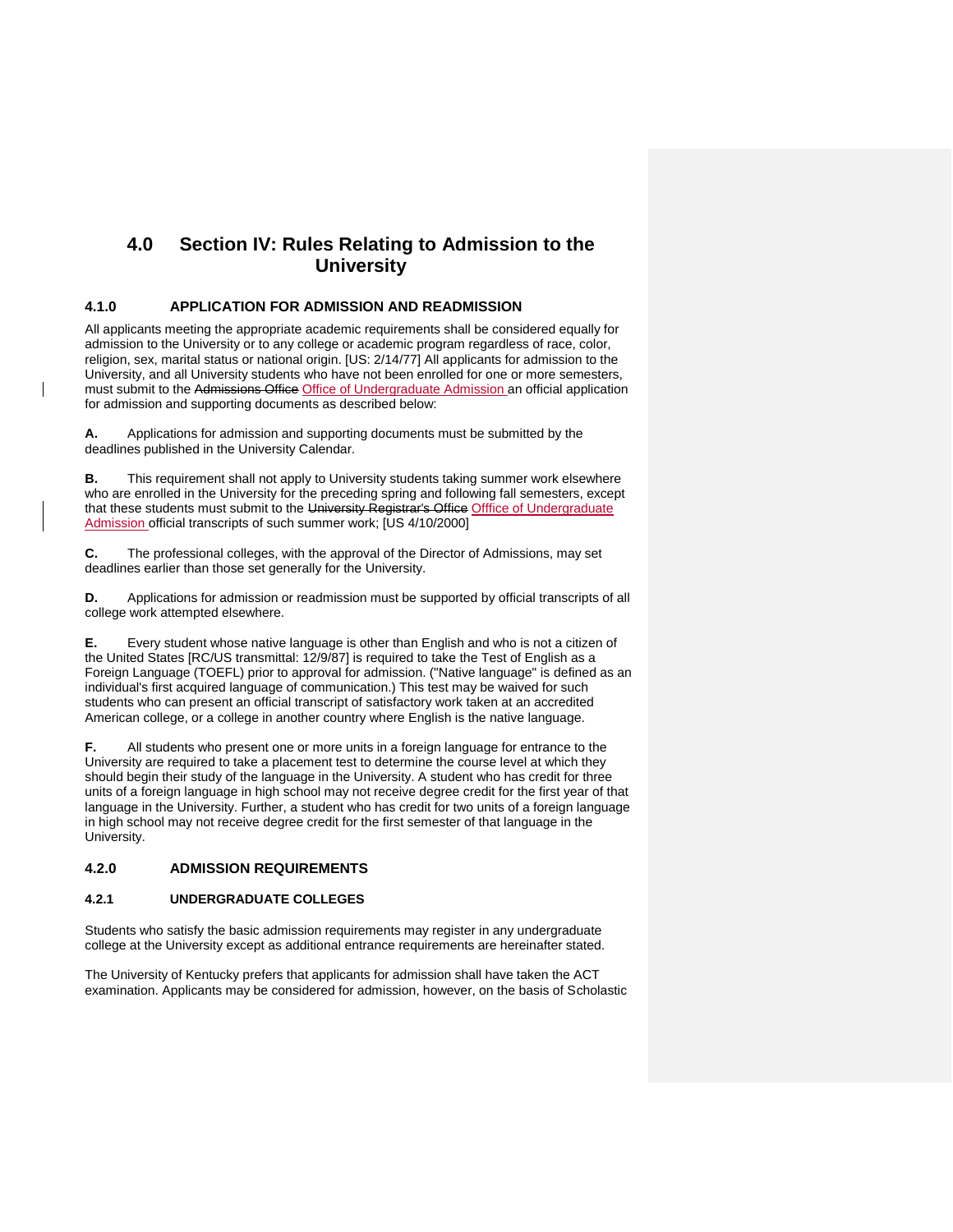Aptitude Test (SAT) scores. The Director, Undergraduate Admissions and University Registrar Dean of Undergraduate Admission shall establish annually an appropriate equivalency table of total SAT and ACT composite scores to be used with the established lower division selective admissions criteria. After approval by the Admissions Advisory Committee, this table shall be used by the Admissions Office Office of Undergraduate Admission in judging the acceptability of otherwise qualified applicants. [US: 4/8/85; 4/14/97] All new freshman and transfer students are required to attend a new student conference Advising Conference as assigned at the time of admission unless excused by permission of the Director, Undergraduate Admissions and University Registrar Dean of Undergraduate Admission in special circumstances and emergencies. [US: 2/10/86] The Senate's Admissions Advisory Committee shall review the undergraduate admissions policy and all associated academic standards each academic year. The status of a student being 'undeclared major' or 'non-degree seeking' in a college is a Provost-level administrative matter and does not require the approval of the Senate, except insofar as a college may have adopted additional admissions criteria. [SREC: 1/5/2016] **4.2.1.1 Basic Lower Division Selective Admissions** [US: 11/12/90; US 4/14/97] **A.** The Senate's Admissions Advisory Committee (SAAC) is a standing committee of the University Senate. The voting members of the Committee are the Director of Undergraduate Admissions and University Registrar, Dean of Undergraduate Admissionthe Chair of the Senate Committee on Admissions and Academic Standards, one student appointed by the Senate Council, and three additional faculty appointed by the Senate Council to staggered three-year terms. *Ex officio*, non-voting members of the Committee include the Associate Provost for Undergraduate Education, the Associate Registrar, and the Director of the Office of Institutional Research. Representatives of other campus units whose expertise may be deemed necessary and appropriate may be invited by the Chair to serve as ex officio, non-voting members of the Committee. The committee must be chaired by one of the three appointed faculty members. In the case of a tie vote, the vote of the chair shall prevail. The SAAC is responsible for recommending admissions policy within general guidelines established by the University Senate. The SAAC will: **1.** Adopt an admissions management system, as described in section (B). **2.** File a written report recommending to the Provost admissions objectives such as average ACT scores and desired size of each year's entering Freshman class. A copy of the report shall be presented to the Senate Council. **3.** The Committee will establish internal automatic admission criteria for both Early Decision and regular, full consideration admission. **4.** Upon the recommendation of the Director, Undergraduate Admissions and University Registrar, Dean of Undergraduate Admission approve any warranted deviations from the initial internal admissions criteria. **Deleted:** an **Deleted:** , **Commented [MS1]:** Does not match 1.4.3.2. A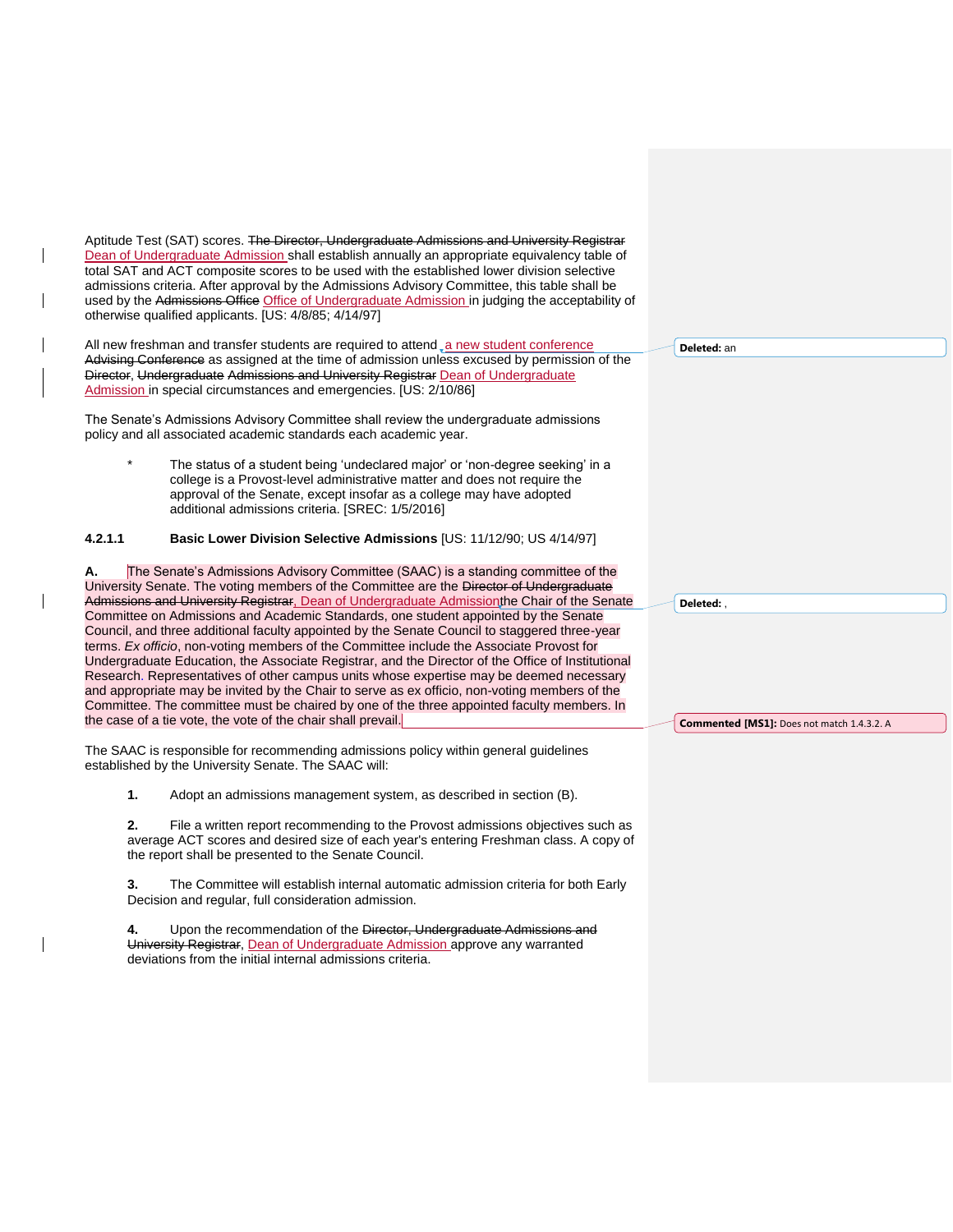**5.** After consultation with the Director, Undergraduate Admissions and University Registrar-Dean of Undergraduate Admission, the AAC may recommend closing admissions on any of the following bases: (1) the desired class size has been reached; (2) the class is large enough given existing constraints; and (3) admissions objectives other than class size have been achieved.

**6.** Establish guidelines for the decisions of the Exceptions Committee.

**7.** Request the Provost provide specific data on admissions, enrollment, and student performance in the Provost's annual report to the Senate.

**8.** Request specific other data from the Director, Undergraduate Admissions and University Registrar s Dean of Undergraduate Admission for use in establishing or evaluating admissions policy.

**9.** Review and analyze the information provided by the Provost and the Director, Undergraduate Admissions and University Registrar Dean of Undergraduate Admission and disseminate the results of its review and analysis to the academic units.

**B.** The SACC will adopt an Admissions Management System.

**1.** The Admissions Management System will use the automatic admissions criteria established by the SACC. The University will publish the range of ACT and SAT scores, and grade point averages, which secured admission in the previous year's freshman class.

**2.** The automatic admissions criteria will include not only high school grade point average (HSGPA), SAT, and ACT composite score, but class rank, degree of difficulty of courses, and ACT subsection scores, or any other criteria or characteristics that provide insight into an applicant's potential for academic success at the University.

**3.** However, students with either an ACT score below 18or an HSGPA which is less than 2.0 will be automatically denied admission and may be admitted only through the exceptions procedures.

**4.** At least ninety percent (90%) of all freshman admissions will be made according to the automatic acceptance criteria.

**5.** Admissions criteria will contain an exceptions procedure for two types of applicants:

**Internal exceptions procedure:** for those prospective students who have certain diversity characteristics not present in the pool of students admitted by automatic admissions – criteria (see subsection a, below) and **External Exception Procedure:** for those students whose applications for admission have been rejected under the automatic admissions criteria (see subsection b, below).

**(a) Internal Exceptions Procedure.** The SAAC will identify characteristics not adequately represented in the pool of students admitted under the automatic admissions – criteria. The Assistant Provost for Enrollment Management will forward the files of candidates having those characteristics and a reasonable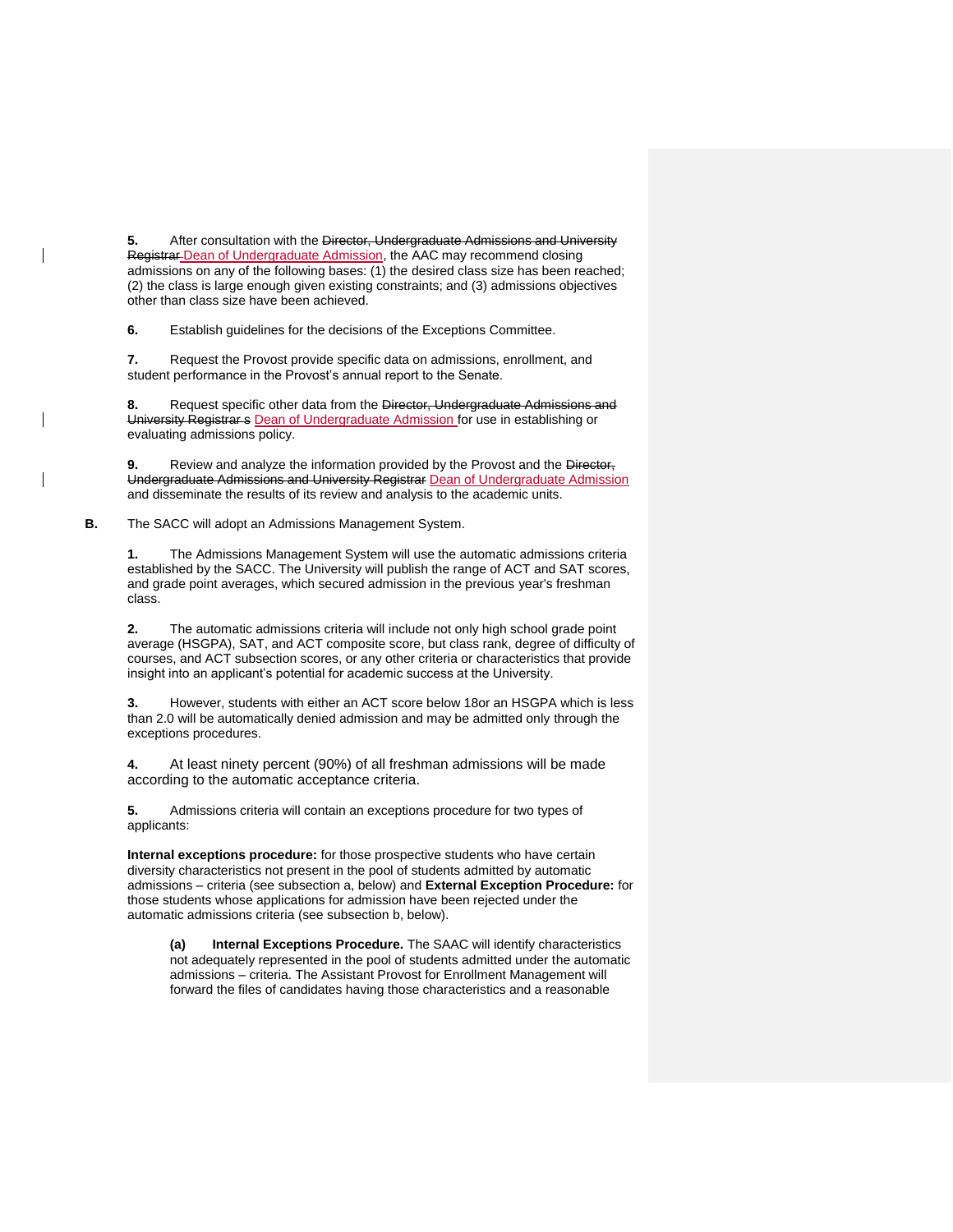| academic record to the SAAC for consideration before the candidate is notified of<br>an admissions decision. If the SAAC determines that the candidate has a<br>reasonable chance of success, admission will be granted unless the desired<br>class size or other critical admissions objectives have been met.                                               |  |
|---------------------------------------------------------------------------------------------------------------------------------------------------------------------------------------------------------------------------------------------------------------------------------------------------------------------------------------------------------------|--|
| <b>External Exceptions Procedure:</b> The SAAC will continue to function as<br>(b)<br>the appeals board for all candidates whose applications were rejected.<br>Applications considered under this External Exceptions Procedure will be<br>handled in accordance with whether or not the candidate is a freshman applicant<br>with a HSGPA is 2.0 or higher. |  |

**i.** The Assistant Provost for Enrollment Management will review the files of the candidates who do not meet the automatic admission criteria established by the AAC, but who offer HSGPA of 2.0 or higher. The Assistant Provost, within the exceptions parameters established by the AAC, may use his/her discretion to offer admission to freshman applicants whose credentials indicate a reasonable potential for success at the University.

**ii.** A rejected applicant who is not a freshman applicant or whose HSGPA is not 2.0 or higher may petition to the AAC for admission due to a) significant non-academic personal achievement; b) diversity; c) unusual situations affecting academic performance; or d) outstanding potential for contributing to or benefiting from an education at the University. The SAAC decision under this appeal stage constitutes the final University decision on the application.

**6.** The following admissions deadlines are established: November 1, December 1for Early Decision applications February 15, for regular, full consideration applications August 1, for the submission of all documents. (June 1, for participation in a new student conference.) the summer

advising conference).

Students who apply after the deadline for full consideration will be admitted only as enrollment goals permit. The Vice Provost for Enrollment Management will annually report to the Senate Council statistics on the incidence and number of students admitted who applied after February 15.

These deadlines apply to both transfers and entering students. Applications received after February 15 may be rejected even if they demonstrate better qualifications than some already admitted.

An exemption from the August 1 deadline may be granted to non-degree students who enroll for no more than eight (8) credits. These students may enroll through the Evening Weekend Program, at the registration conducted before the opening of classes.

The AAC may change these deadlines, based on future experience.

**C. Pre-College Curriculum** [US: 3/21/83; 11/10/86; 11/12/90; SC 10/15/2001]

**Deleted:** 

**Commented [MS2]:** Program no longer available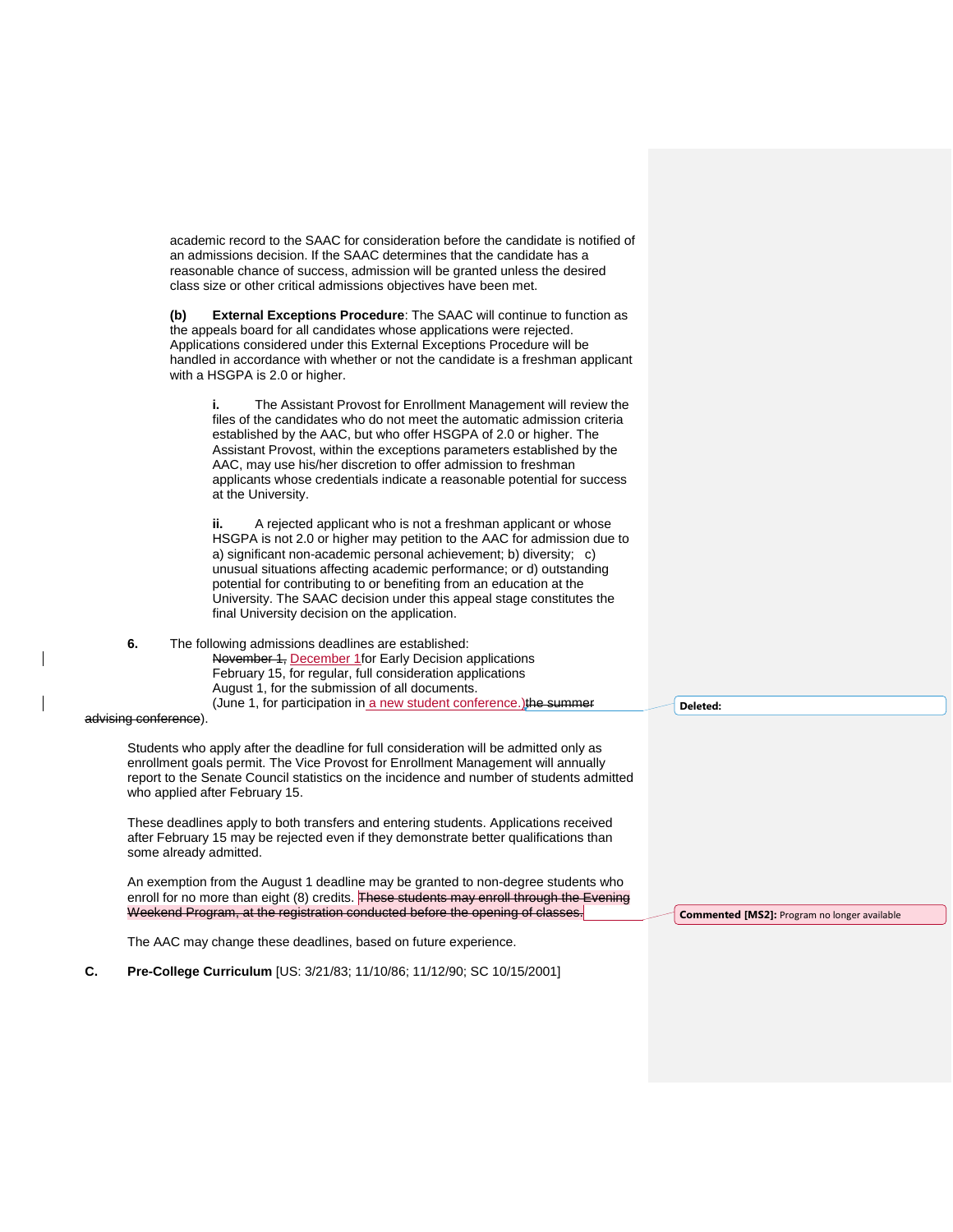To be admitted to the University of Kentucky under the admission policy outlined above, an applicant must have completed successfully the following high school courses as a minimum:

Science – 3 credits required Credits to include life science, physical science, and earth/space science (at least one lab course)

English/Language Arts – 4 credits required English I, II, III, IV (or AP English)

Mathematics – 3 credits required Algebra I, Algebra II, Geometry (see note below on substitutions)

Social Studies – 3 credits required From U.S. History, Economics, Government, World Geography and World Civilization

Health  $-$  1/<sub>2</sub> credit required

Physical Education – ½ credit required

History and Appreciation of Visual, Performing Arts – 1 credit required History and Appreciation of Visual and Performing Arts or another arts course that incorporates such content.

Electives – 7 credits required (5 rigorous) Recommended strongly: 1 or more courses that develop computer literacy

Total credits: 22 15 required credits; 7 elective credits (2002)

A student may substitute an integrated, applied, interdisciplinary, or higher level course within a program of study if the substituted course offers the same or greater academic rigor and the course covers or exceeds the minimum required content.

Rigorous electives should have academic content at least as challenging as that in courses required in the minimum high school graduation requirements. These electives also should be in social studies, science, math, English and language arts, arts and humanities, foreign language, and, above the introductory level, in agriculture, industrial technology, business, marketing, family and consumer sciences, health sciences, and technology education and career pathways. Electives in physical education and health are limited to one-half unit each.

(In addition, the University Senate recommends that high school students complete at least two years of a foreign language.)

**1.** An applicant who is otherwise eligible for automatic admission under 4.2.1.1 a., but has no more than one course deficiency in no more than two (2) of the subject areas of the University's pre-college curriculum requirement may be considered in compliance with the requirement and admitted automatically on the basis of a compensating score of 21 or higher on the ACT sub-test corresponding to each subject area deficiency.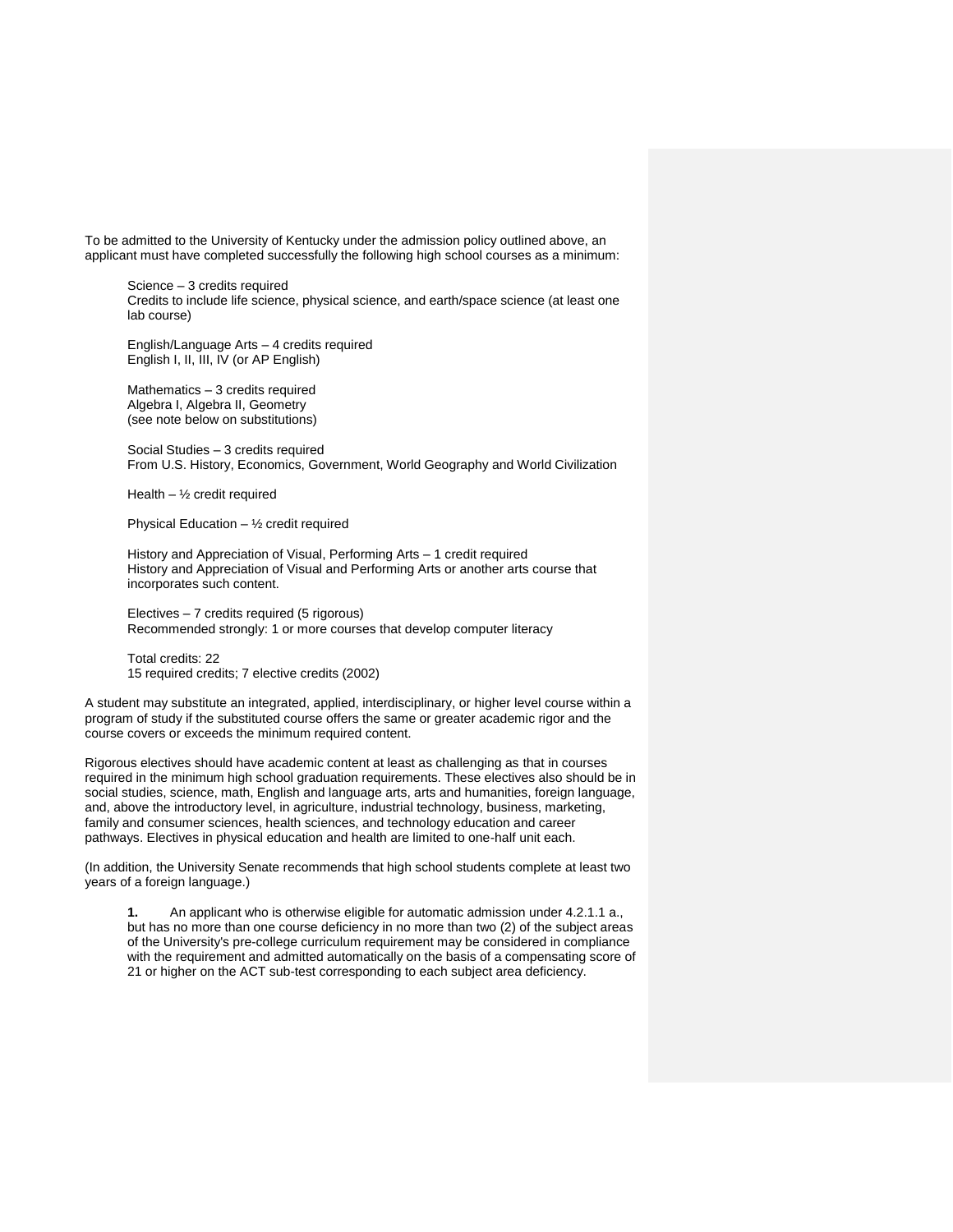**2.** An applicant who is otherwise eligible for admission to the University and has no more than one course deficiency in no more than two (2) of the subject areas of the University's pre-college curriculum requirement but does not have a compensating score of 21 or higher on the ACT sub-test corresponding to each subject area deficiency may be considered for admission through the existing provisions of 4.2.1.1.B.

**3.** An applicant who has more than one course deficiency in any subject area or has course deficiencies in more than two (2) of the subject areas of the University's precollege curriculum requirement will be automatically rejected for admission.

#### **D. High School Non-graduates**

The Admissions Committee may also consider students who have not graduated from high school if they have had no previous college work, and can demonstrate through ACT scores and other evidence that they are prepared to do the work required.

The condition of graduation from high school may be waived for superior students with appropriate recommendations from their high school counselors or teachers. The academic criteria for admission under these conditions shall be established by the Director, Undergraduate Admissions and University Registrar Dean of Undergraduate Admission subject to approval of and revision by the Senate Council.

#### **E. Prospective Student Athletes Receiving Athletics-Related Aid**

Student-athletes, as identified by the Director of Athletics, who do not meet established standards for automatic acceptance but do meet Southeastern Athletic Conference (SEC) and National Collegiate Athletic Association (NCAA) academic requirements for freshman eligibility shall be eligible for admission. Such student-athletes shall be admitted pursuant to policies established by the AAC. Student-athletes who do not meet SEC and NCAA academic requirements for freshman eligibility may be admitted only through the provisions of sections 4.2.1.1.B., above. [US: 3/21/83 & BoT: 5/3/83; US: 4/28/86; 11/12/90; 10/11/93]

#### **F. Transfer Students**

Students at other colleges or universities will be permitted to transfer to the University of Kentucky if they meet one of the following criteria: [US 4/10/2000]

Students who would have been automatically accepted at the time they entered the first institution attended will be allowed to transfer at any time to UK provided they have a cumulative GPA of 2.0 or better for all work attempted at the last institution attended, if they have attempted at least twelve credit hours (or the equivalent thereof) at that institution. [US: 3/11/85; SREC: 11/20/87]

A student who would not have been automatically accepted but has completed 24 semester hours or more and achieved a cumulative GPA of 2.0 or better for all college and university work attempted and has a cumulative GPA of 2.0 or better for all work attempted at the last institution attended will be allowed to transfer to UK. [US: 3/11/85]

### **G. International Students**